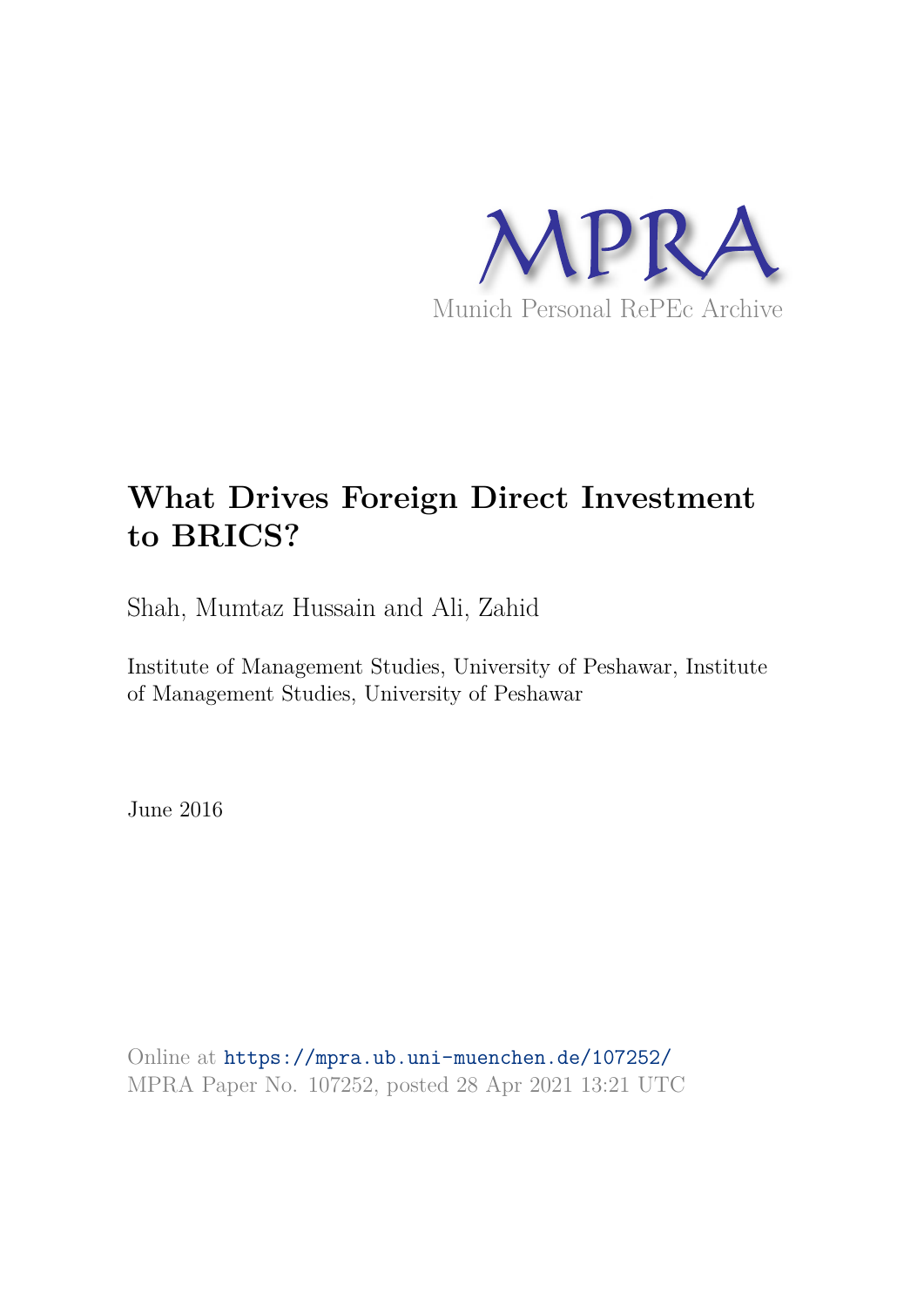## **What Drives Foreign Direct Investment to BRICS?**

# **Dr. Mumtaz Hussain Shah<sup>1</sup> and Zahid Ali<sup>2</sup>**

#### **Abstract**

This study explores the factors that drive foreign direct investment (FDI) to India, China, Brazil, South Africa and Russia that are called as "BRICS" collectively. Employing random effect panel estimation technique on panel data for the years 1990-2011, the study found that market size, trade openness, GDP growth rate, macroeconomic stability and infrastructure availability are essentially the key location factors for overseas investors. While, WTO accession has an insignificant impact on FDI in BRICS.

*Key Words:* FDI, BRICS Countries, Market Size, Trade Openness, Macroeconomic Stability and Infrastructure Availability.

*JEL Classification:* C230, F130, F140, F210, F230

## **1. Introduction**

l

Trade and investment are considered key components of a country's economy (Shah, 2009). Globalization facilitates international trade in many ways. Foreign Direct Investment (FDI), through universalising industrial production, plays an important role in this regard. Rapid increase in FDI flows across national borders in the last three decades clearly indicates the pace with which the world economy is globalizing (UNCTAD, 2006).

UNCTAD (2011) says that FDI involves a durable association, showing the long-term commitment and control of a foreign resident in the local economy. FDI can shape the production, price, general welfare, development and economic growth of the host country. Also, through FDI transfer of advance technologies takes place (UNCTAD, 2003). Consequently, it can be said that FDI at times is instrumental in developing the newly emerging economies.

In last couple of decade's the geo politics, commerce, trade, investment, economics and the organisation of production processes globally has experienced a great worldwide change (Rajan, 2009). These changes have brought countries such China, South Africa, India, Brazil and Russia on the central stage of the world economy in terms of international manufacturing of goods and provision of services (Shah, 2015). These countries do not have any trade union; however they are listed as emerging economics due to their vast population and enormous consumer market. The term BRICS comes under an umbrella covering these five fast emerging economies as an 'economic block' that was first coined by Goldman Sachs Investment Bank.

The member countries of BRICS share certain common characteristics, such as, large population, fast economic growth, potential consumer market etc. attracting a great number of investors from all over the world. According to International monetary Fund (IMF, 2009) BRICS countries together represents 24% of world GDP. Cheng and Kwan (2000) said that by the middle of the twenty first century the combined economy of the BRICS nations would become a dominant global economic player. According to the prediction of Goldman Sachs, India and China are

<sup>1.</sup> Assistant Professor, Institute of Management Studies, University of Peshawar.

<sup>2.</sup> Post Graduate Scholar, Institute of Management Studies, University of Peshawar.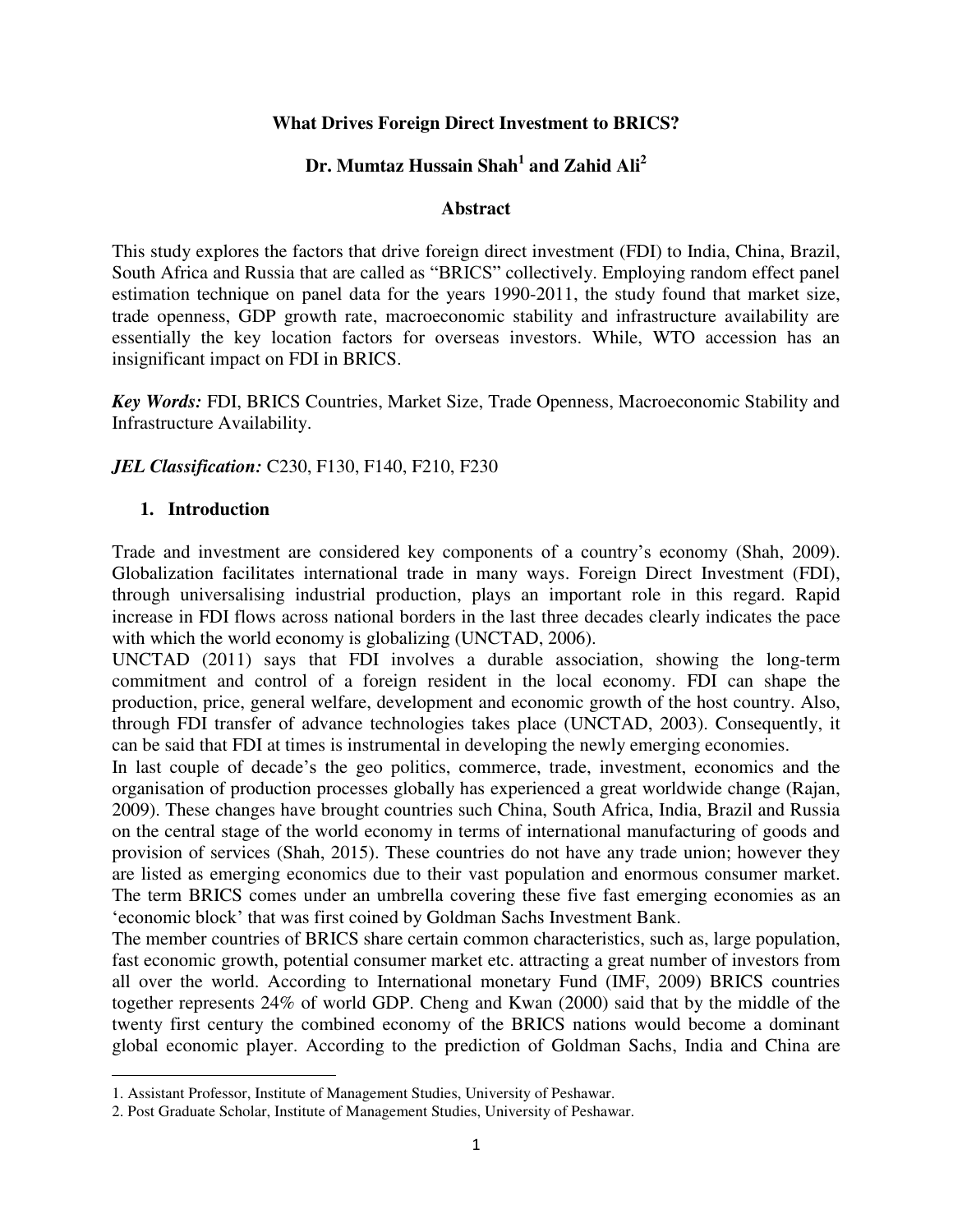expected to dominate the world market for providing services and in supply of consumer goods. Russia and Brazil will emerge to lead the global market for supplying raw materials to the rest of the world. BRICS had the nominal GDP of about 11 trillion US dollars in 2010 and based on it they are termed as the five leading world emerging economies.

United States financial crisis of 2008, due to subprime mortgage has pulled the global market into worldwide financial market crunch but BRICS appears to be better placed as the down turn was relatively weaker over there. Though, a short term sudden decline in FDI inflow was recorded (UNCTAD, 2011); however BRICS appear to be well positioned for the global economic downturn, unlike US and many other countries. According to the newly prepared GDP growth projections, IMF has noticed an amazing BRICS growth path. These five economies together accounts for a 48.3% share of global GDP growth in 2000-2008, whereas compared to them Group of seven commonly known as "G7" nations contribution is only 20.8%. Why are the BRICS countries attracting more FDI? And most importantly how? Last but not least, will BRICS countries continue with the increasing trend of receiving FDI? These points are not fully concluded and need further theoretical and empirical perspectives.

The existing literature on the factors that drives FDI is quite rich. Many case studies and surveys have been conducted in this regard (Dunning, 1973, Agarwal, 1980, Bevan & Estrin, 2002, Moosa, 2002 and Sahoo, 2006 etc.). However, neither of these studies has addressed emerging economies for the time period of 1990-2011 and the present literature relating to BRICS economies is still very limited. Under this perspective the current study intends to determine the factors driving FDI into the five big emerging countries. Through random effects panel data estimation technique for the time period of 1990-2011 the aim of the study will be to make an effort to provide a comprehensive empirical analysis.

# **1.1 Research Question**

What are the primary factors responsible for driving FDI into "BRICS" countries? Among these factors which ones are more significant and which ones fails to make any significant effect on inward FDI inflows to these economies.

# **1.2 Research Objective**

The principal objective of the research paper is to examine the location factors which drive FDI into BRICS countries by making use of random effect panel data regression model for the time period 1990-2011.

# **1.3 Structure of the Study**

After introduction the remaining paper is structured in the following order: part 2 is about literature review, in 3 the variable description and hypothesis formulation is given. 4 is about the research methodology and data analysis is given in part 5. Section 6 is about the results and interpretation and the  $7<sup>th</sup>$  concludes the study.

# **2. Literature Review**

Numerous theories and past empirical research studies exist which elucidate the causes and reasons for multinational investment decision. Contemporary researchers of the subject can deduce the primary factors driving foreign direct investors. At the same time they highlight the issues deterring the investors or creating hindrances for them. The foundations of the research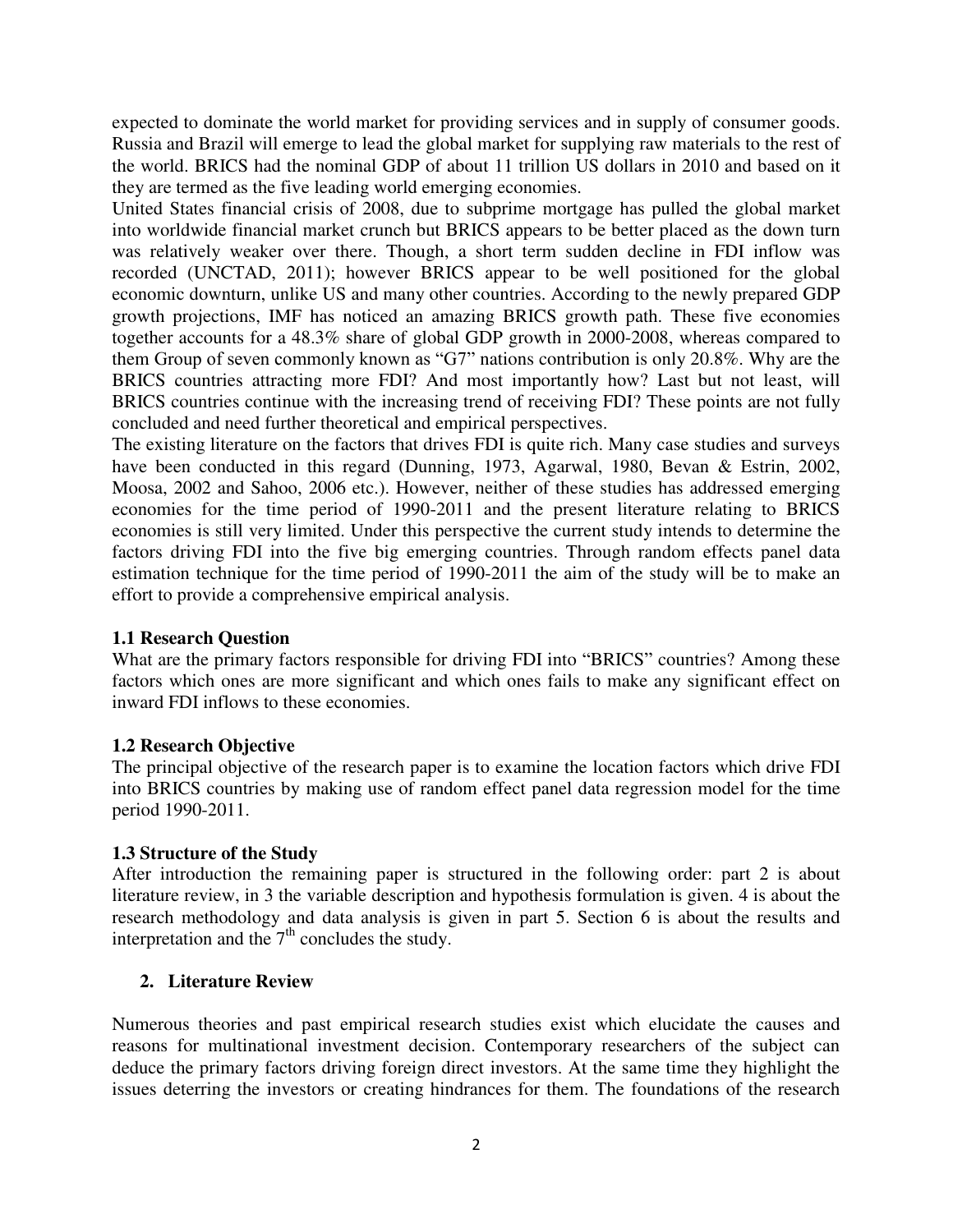work on FDI determinants mostly depends on the path setting Ownership, Location and Internalisation (OLI) paradigm of John Dunning (Dunning, 1973 and Dunning, 1981). The OLI theory gives an in detail structure of multinational overseas investment activities. The OLI paradigm is used extensively by the Multinational Enterprises to operate beyond their native boundaries.

A thorough study of the existing literature on FDI determinants categorizes the potential determinants of FDI into three groups that are social factors (real wages, infrastructure level, and education level), economic factors (size of the market, macroeconomic stability, trade openness and real exchange rate) and the political factors (bureaucratic quality, domestic legal framework and a country's risk perception).

To analyse the potential determinant of FDI in emerging economies Duran (1999) using time series and panel estimation methods for the time period 1973-1981, concludes that market size, GDP growth, trade openness and macroeconomic stability considerably influence FDI. Cheng and Kwan (2000) assessing probable FDI determinants in 28 Chinese regions for 1986-1996, found that good infrastructural availability, size of regional market and preferential trade and investment policies positively effect FDI, whereas, wage rate negatively effects FDI.

Asiedu (2002), in order to explore the factors driving FDI to the developing nations affect Sub Saharan African countries similarly or differently used Ordinary Least Square estimation for the years 1988-1997. She found that return on investment (ROI) and the infrastructural availability profoundly attracts FDI in non-Sub Saharan African countries, but interestingly these two variables have not any statistically significant rapport with FDI in Sub Saharan African countries. However, trade openness has a significant relationship with FDI in both Sub Saharan and non-Sub Saharan African countries. Investigating what drives FDI to the European transition economies, Bevan and Estrin (2002) using panel data estimation techniques found that labour cost and market size have a substantial bearing on FDI while the study is unable to find any statistically significant relationship between country risk and FDI. Moosa (2002) found that political stability of a country is greatly affecting FDI. Political risk or instability in a country will lead to a decrease in FDI. Shah and Afridi (2015) found the same results. Political risks are riots; governmental takeover of land and properties, operation restrictions etc. and these are not only badly affecting business activities but also hindering FDI (Shah & Faiz, 2015).

Nunes, Oscategui & Peschiera, (2006) studied the determinants of FDI in Latin America from 1991-1998. Using fixed effect panel data technique their work concluded that market size; infrastructure quality and trade openness significantly affect overseas investors decision. While wages rate and inflation rate negatively influence their investment choice, whereas privatization had no significant impact on FDI. Shah (2011f & 2012b) also found infrastructure to be highly important for multinational firms' overseas investment decision. Mixon (2007) analysed the former socialist countries of eastern and central Europe to determine the factors influencing FDI over there. Using panel data estimation for 1995-2004, the study finds that exchange rate, trade openness and government deregulations have statistically significant effect on FDI. Exploring Chinese WTO accession impact on foreign direct investment, Hong (2008) found that WTO membership is meaningfully affecting FDI.

Vijayakumar, Sridharan, Rao & Chandra (2010) studied the determinants of FDI of BRICS countries from 1975 to 2007. By employing the panel data estimation techniques they concluded that market size, labour cost, gross capital formation and infrastructure facilities of the host countries are the potential determinants of FDI. While inflation rate measuring economic instability, growth prospects of the FDI host economy proxied through industrial production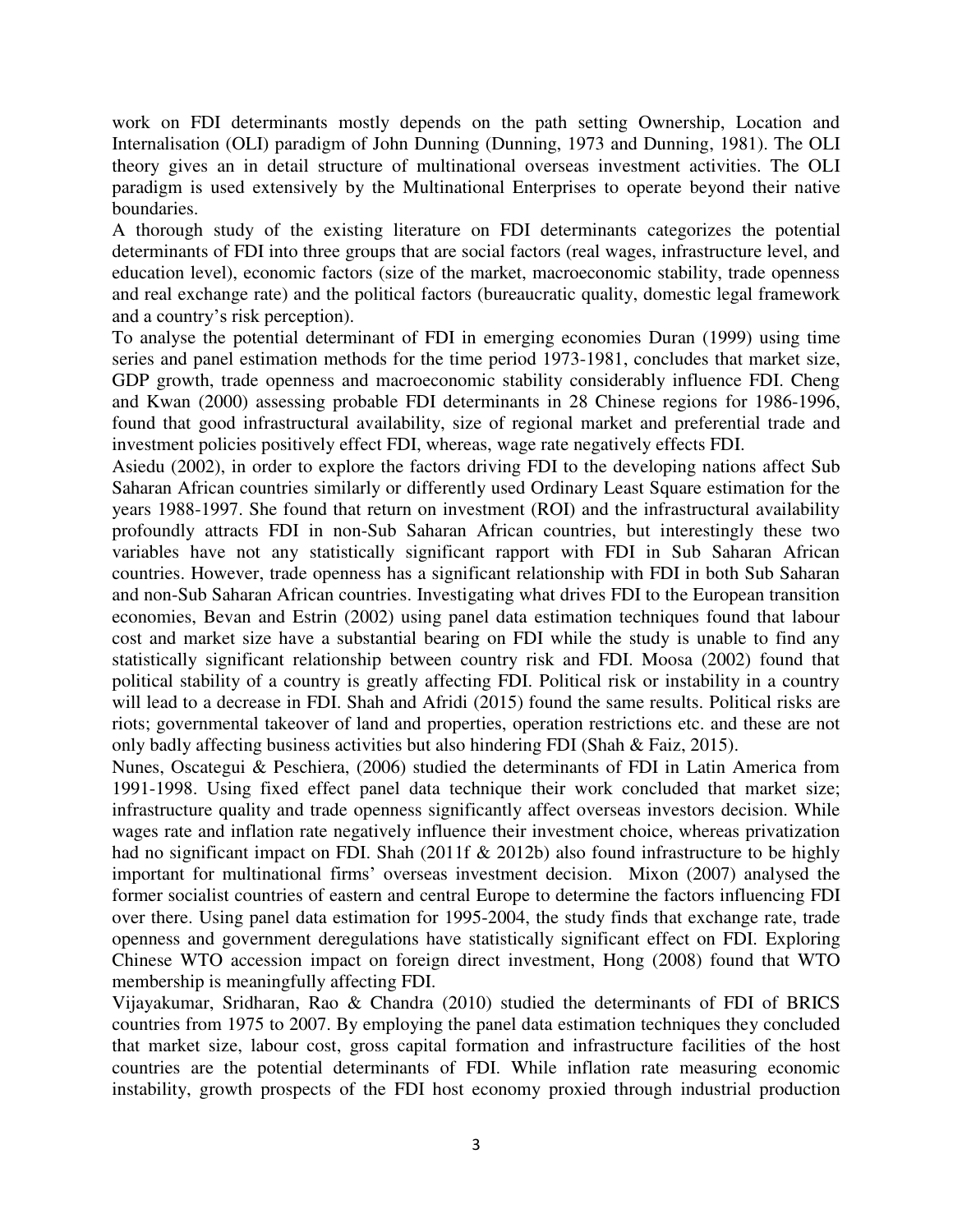index and openness of the business regime fails to make any significant effect on FDI. Azam (2011), using ordinary least square regression from the period of 1992 to 2010 found that rate of inflation, domestic market size, preceding time period FDI and government assistance to development significantly affects FDI in Kazakhstan but not in Azerbaijan. Ullah, Haider & Azim (2012) employing unit root time series economic technique for the years 1980-2010 found that exchange rate depreciation and trade openness positively affects FDI in Pakistan. Examining economic, political and social factors influence on inward FDI in three SAARC member countries, that are, Bangladesh, India and Pakistan, Zafar (2013) through time series data for the years 1990-2010 found market size, real exchange rate and inflation to be the main economic determinants. Political instability turned out to be an insignificant determinant for India and Bangladesh.

# **3. Variable Descriptions and Hypothesis Formulation**

## **3.1 Introduction**

The study found six potential determinants from the literature, that are, infrastructure level, market size, macroeconomic conditions, trade openness, growth prospects, human capital and WTO accession. They are briefly discussed here in this section one by one.

## **3.2 Market Size**

Market size gives an indication of the host market overall size. Gross domestic product (GDP) of an economy or the population size of the country is usually used as a proxy for it (Shah, 2010). The literature manifest that larger the market, higher will be the incidence of inward FDI. Bevan and Estrin (2002) and Sahoo (2006) found that it positively affects FDI terming market size to be an important determinant of FDI; while the study of Holland (1999) found an altogether insignificant rapport between FDI and market size.

# **3.3 Trade Openness**

Trade liberalization is also one of the crucial FDI determinants as identified in the literature review. It is measured by the ratio of import plus export to gross domestic product (Shah and Samdani, 2015). Liberal trade policies attract more FDI and are usually expected to positively influence investors (Shah and Khan, 2016).

# **3.4 Human Capital**

Human capital is an essential determinant of FDI. Multinational firms seek educated and skilful labour for production abroad. Literature exhibits mixed results for human capital as determinant of FDI (Shah, 2014a). Positive and statistically significant relationship was observed by Cheng and Kwan (2000), while, Banga (2003) found an insignificant relationship between FDI and human capital. In the current study we are using enrolment at the secondary level to measure human capital.

## **3.5 Macroeconomic Stability**

Countries with stable macroeconomic indicators receive more FDI as compared to volatile economies. Investors will prefer to invest in the countries where there is certainty about macroeconomic condition as compared to ones where uncertainty is high (Mendonca, 2003). We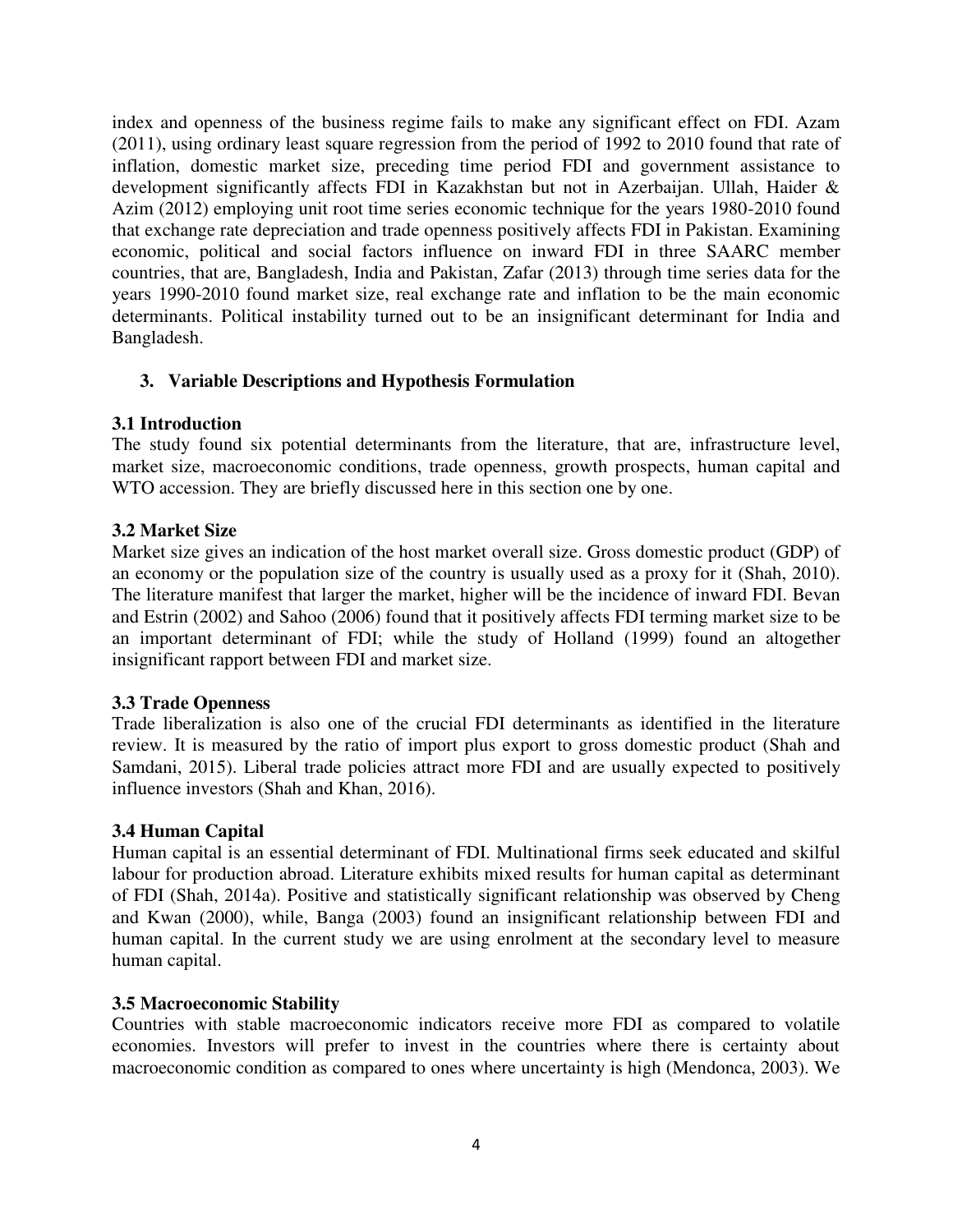have used inflation rate to measure the macroeconomic stability of the country and it is expected that higher inflation will lead to less FDI (Duran, 1999).

## **3.6 Infrastructure Quality**

The development of a country mainly depends on the quality and availability of infrastructure facilities (Shah, 2014b). According to Shrestha (2003) infrastructure quality leads to a welldeveloped channel of roads, seaports, airports, telecommunication system and the supply of water and electricity. In this study we are using rail lines to measure the infrastructure quality and expect a positive relationship.

## **3.7 WTO Accession**

A dummy variable (0, 1) will gauge the extent of influence WTO accession exert on FDI in BRICS countries (Shah, 2011b). 0 indicates non-members while 1 indicates WTO member countries. Ting and Cheong (2009) and Hanh (2011) found significant impact of WTO accession on FDI.

## **3.8 Research Hypothesis**

After the brief descriptions of the variables the study formulates the following hypotheses that are to be tested.

## **3.8.1 Hypothesis 1**

**Ho:** Market size of host countries doesn't significantly affects FDI inflows **H1:** Market size of host countries significantly affects FDI inflows.

# **3.8.2 Hypothesis 2**

**Ho:** Trade openness of the host countries doesn't significantly affects FDI inflows **H2:** Trade openness of the host countries significantly affects FDI inflows

## **3.8.3 Hypothesis 3**

**Ho**: Human capital of the host countries doesn't significantly affects FDI inflows **H3**: Human capital of the host countries significantly affects FDI inflows

# **3.8.4 Hypothesis 4**

**Ho:** Macroeconomic stability of the host countries doesn't significantly affects FDI inflows **H4**: Macroeconomic stability of the host countries significantly affects FDI inflows

## **3.8.5 Hypothesis 5**

**Ho:** Infrastructure level of the host countries doesn't significantly affects FDI inflows **H5:** Infrastructure level of the host countries significantly affects FDI inflows

## **3.8.6 Hypothesis 6**

**Ho:** WTO accession of the host countries doesn't significantly affects FDI inflows **H6**: WTO accession of the host countries significantly affects FDI inflows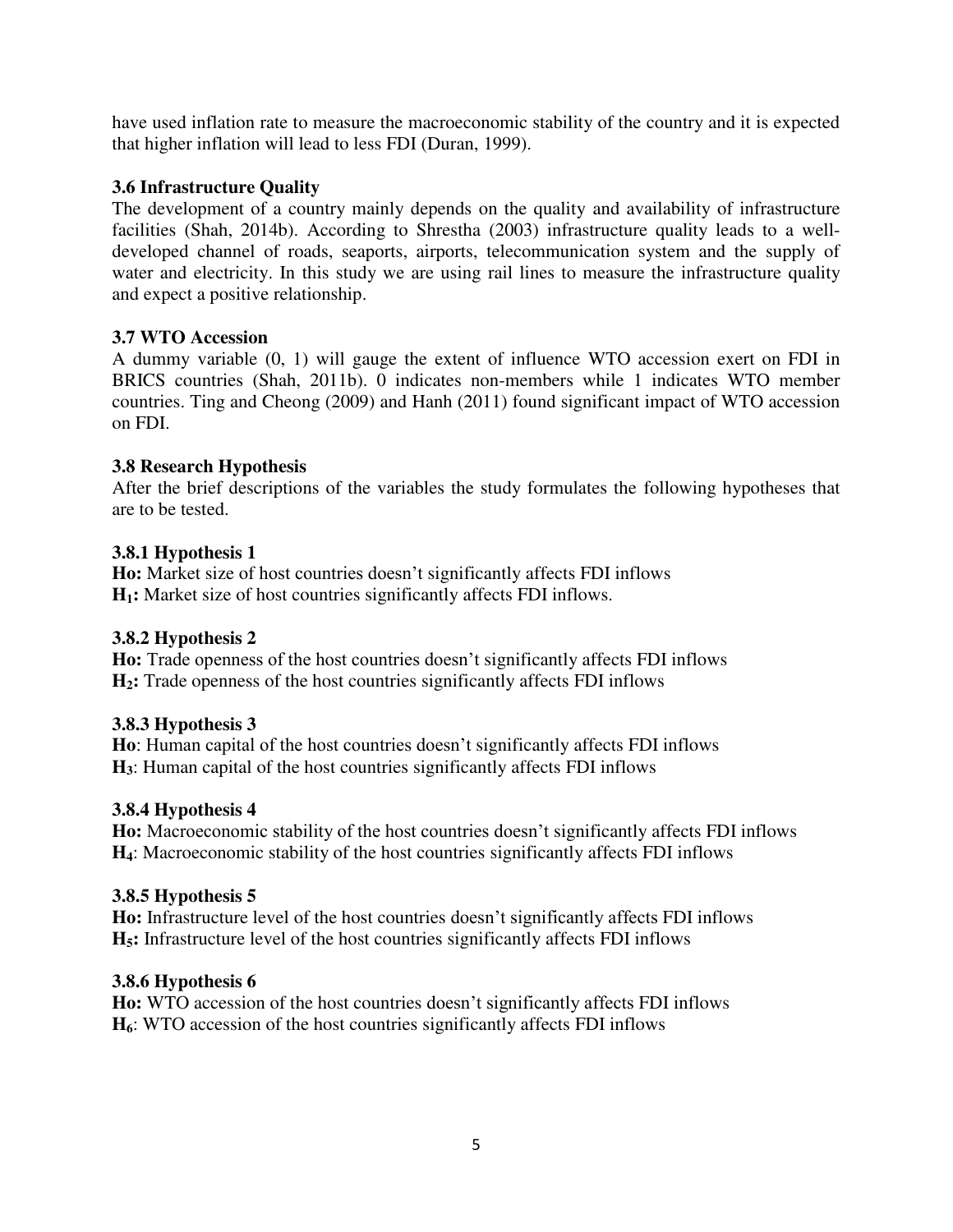## **4. Research Methodology**

## **4.1 Introduction**

This part provides a brief research methodology followed by panel data estimation techniques and model specification. Data collection sources are also given.

## **4.2 Research Paradigm:**

This research article explores the possible FDI determinants in BRICS nations. The approach of the study is deductive because it is based on hypothesis testing, and the data used in this study is quantitative, therefore this study is following the research philosophy of positivism.

Saunders, Lewis and Thorn (2007) demonstrates that Positivism is a scientific approach of understanding a phenomenon on the basis of objectivism and empiricism. Positivism only believes on scientific knowledge, which can be perceived through five senses. In positivism researcher will always use methodology that is completely structured. The observations or data collected in positivism is quantifiable, so the nature of research in positivism is quantitative. In positivism mono-method data collection technique is used, which is only quantitative. The research starts with a hypothesis to check the cause and effect relationship, and on the basis of the empirical findings the null hypothesis is rejected or accepted.

This study is also based on hypothesis testing followed by structured methodology, dealing with quantitative data. The data collection and analysis techniques are quantitative; therefore the only appropriate approach for this study is following positivism. A panel random effect regression method is utilised to find the association amongst the explained variable (FDI) and the explanatory variables (market size, trade openness, macroeconomic stability, human capital, exchange rate and WTO accession)

# **4.3 Research Approach and Strategy**

This study uses the deductive research approach followed by hypothesis testing. The research objective is to find "what drives FDI to BRICS countries" and adequate availability of the previous studies helps to formulate the hypothesized relationship for examination. This study will use only secondary data sources and panel data statistical techniques will be used for analysing the data. As both the data collection and analysis techniques are quantitative, therefore the design of this study will be based on mono-methods research choices.

## **4.4 Population, Sample and Time Horizon**

The population of the study includes all the emerging countries. But in this study we have taken the five fast emerging countries, namely South Africa, Brazil, India, China and Russia which as a group are known as "BRICS". The data for these countries have been taken for the time period of 1990-2011.

## **4.5 Data Collection/Sources**

Data for the current article is collected from secondary sources for BRICS countries for the years 1990-2011, except Russia. The data for Russia is available from 1994 onward. The data for all the variables except from the Human Capital (Secondary school enrolments) is taken from world development indicators (WDI) of World Bank [\(www.worldbank.org\)](http://www.worldbank.org/). The data for human capital is from Barro and Lee educational database [\(www.barrolee.com\)](http://www.barrolee.com/).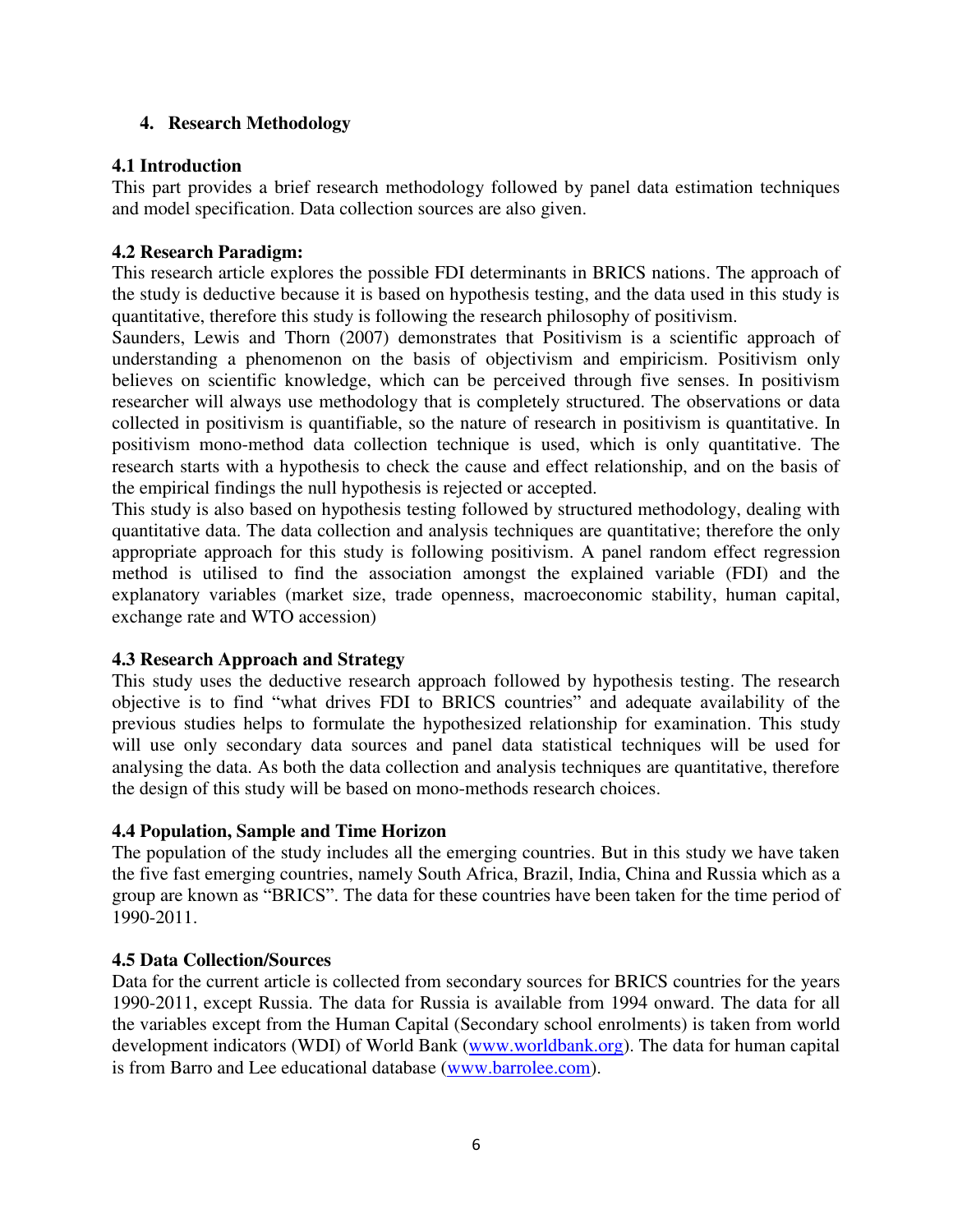#### **4.6 Model Formulation**

Six independent variables that are market size, human capital, trade openness, macroeconomic stability, infrastructure level and WTO accession are included in the model. This paper analyses the possible effect of these six explanatory variables on the dependent variable (FDI inflow) in these emerging economies. In connection with the previous section the study proposes the following estimation model

# $\text{FDI}_{\text{jt}}\text{=}\beta_0\text{+}\beta_1\text{Market Size}_{\text{jt}} + \beta_2\text{Trade Openness}_{\text{jt}} + \beta_3\text{Human Capital}_{\text{jt}} + \beta_4\text{Total}_{\text{jt}} + \beta_5\text{Total}_{\text{jt}} + \beta_6\text{Total}_{\text{jt}} + \beta_7\text{Total}_{\text{jt}} + \beta_8\text{Total}_{\text{jt}} + \beta_9\text{Total}_{\text{jt}} + \beta_9\text{Total}_{\text{jt}} + \beta_9\text{Total}_{\text{jt}} + \beta_9\text{Total}_{\text{jt}} + \beta_9\text{Total}_{\text{jt$  $\beta_4$ Economic Growth<sub>it</sub> +  $\beta_5$ Macroeconomic Stability<sub>it</sub> +  $\beta_6$ Infrastructure<sub>it</sub> +  $\beta_7$ WTO Accession<sub>it</sub> +  $\mu$ <sub>it</sub>

By locating the appropriate dummies for the controlled variables and taking their natural log in order to linearize them, the final regression model is as given below:

# $\text{FDI}_{\text{jt}} = \beta_0 + \beta_1 \text{lnGDP}_{\text{jt}} + \beta_2 \text{lnTrace}_{\text{jt}} + \beta_3 \text{lnSSE}_{\text{jt}} + \beta_4 \text{lnGDPPCG}_{\text{jt}} + \beta_5 \text{lnGDPPCG}_{\text{jt}} + \beta_6 \text{lnGDPPCG}_{\text{jt}} + \beta_7 \text{lnGDP}_{\text{jt}} + \beta_8 \text{lnGDPPCG}_{\text{jt}} + \beta_9 \text{lnGDP}_{\text{jt}} + \beta_9 \text{lnGDP}_{\text{jt}} + \beta_9 \text{lnGDP}_{\text{jt}} + \beta_9 \text{lnG$  $\beta_5$ InInflation<sub>it</sub> +  $\beta_6$ InRailLine<sub>it</sub> +  $\beta_7$ WTOA<sub>it</sub> +  $\mu_{it}$

Here FDI stands for FDI inflows to the host countries. GDP stands for gross domestic product and is used for proxying market size. Imports plus export (aggregate trade) is used as proxy for trade openness. Enrolment at the secondary school level is used as a proxy measure for human capital. GDPPCG is the gross domestic product per capita growth. WTOA is used for WTO accession or membership. µ is the error term.

## **4.7 Estimation Techniques**

This study employs panel data estimation techniques. According to Greene (2003) regression models based on panel data has double subscripts on the variables to ensure the presentation of both the space and time dimensions. As panel data incorporates the cross sectional as well as time dimensions therefore it is a mix of the cross sectional data and time series (Gujarati  $\&$ Dawn, 2009).

 $Y_{it} = \alpha_i + \beta X_{it} + u_{it}$  Where I vary from 1 to N and t from 1 to T

Panel data regression model has three different methods that we tried to use in this study that are (i) common constant (pooled effect or the ordinary least square model) (ii) panel fixed effects estimation technique and finally (iii) panel random effects estimation model.

## **5. Data Analysis**

The econometric problems attached with panel data and how to deal with them is discussed here.

## **5.1 Descriptive Statistics**

A summary of the primary statistics of the data gives information about the minimum and maximum values, mean, standard deviation and total observation used for all variables used in the regressions.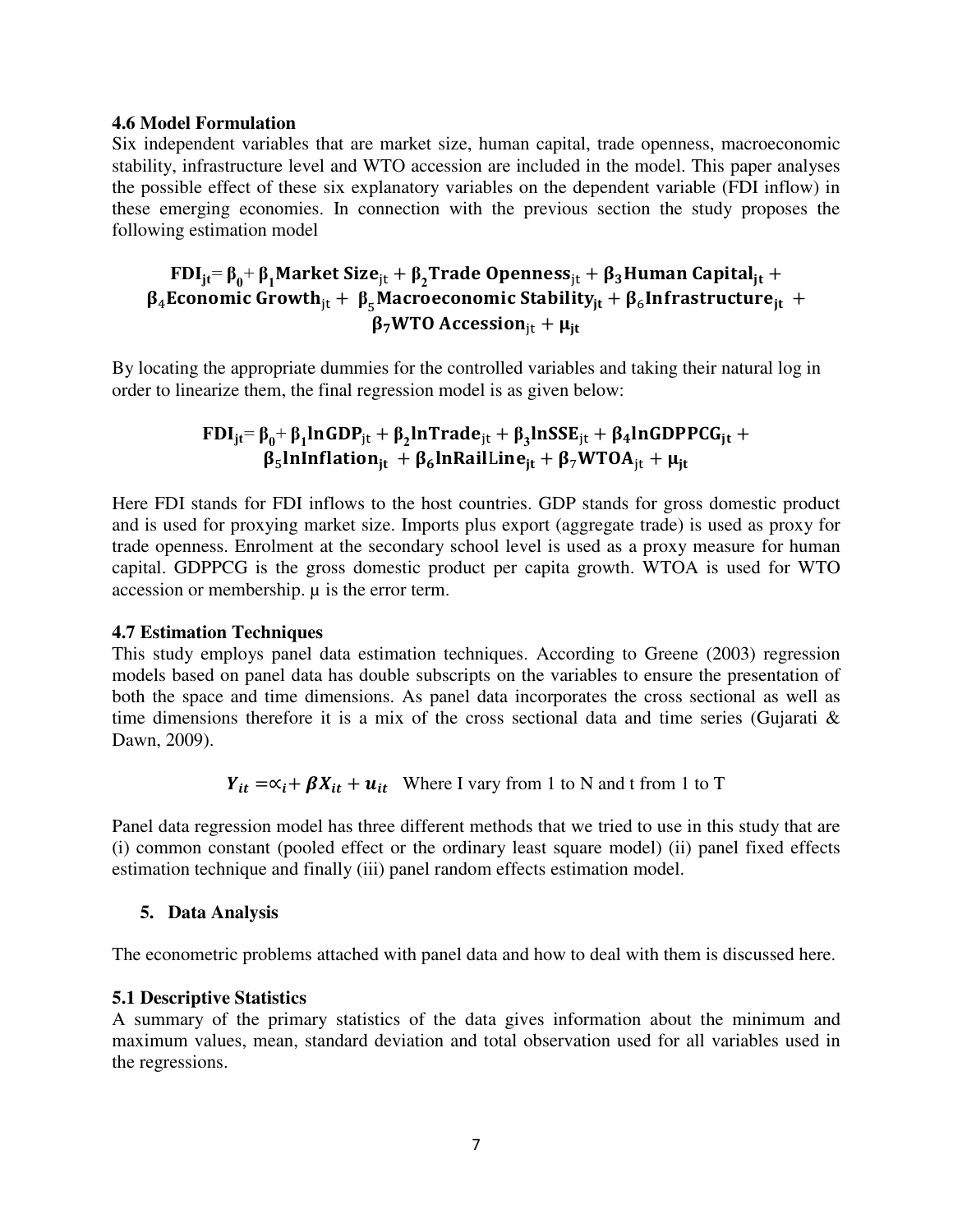| Variable   | Total No. of        | Arithmetic | Standard  | Lowest  | Highest |
|------------|---------------------|------------|-----------|---------|---------|
| Proxy      | <b>Observations</b> | Mean       | Deviation | Value   | Value   |
| LnFDI      | 106                 | 24.75      | 1.54      | 19.02   | 27.29   |
| LnGDP      | 106                 | 27.08      | 0.94      | 25.43   | 29.62   |
| LnTrade    | 106                 | 3.65       | 0.44      | 2.76    | 4.32    |
| LnGDPGr    | 106                 | 1.46       | 1.16      | $-2.60$ | 2.72    |
| LnRailLine | 106                 | 10.50      | 0.85      | 8.33    | 11.43   |
| LnSSE      | 106                 | 1.99       | 0.33      | 1.37    | 2.54    |
| LnWTOA     | 106                 | 0.58       | 0.49      | 0.00    | 1.00    |

## **Table 1 Summary of Descriptive Statistics**

## **5.2 Correlation**

Correlation analysis is carried out in order to see or find out the linear relationship between two variables and how much they are correlated with each other (Shah, 2011a). The coefficient of correlation lies between the ranges of -1 to +1, indicating strongly negative and positive correlation respectively. Table 2 shows the results of correlation matrix.

| N <sub>o</sub> | Variables                   | a       | b       | $\mathbf c$ | d       | e       |      | g    | n    |
|----------------|-----------------------------|---------|---------|-------------|---------|---------|------|------|------|
| a              | <b>FDI</b>                  | 1.00    |         |             |         |         |      |      |      |
| b              | <b>GDP</b>                  | 0.71    | 1.00    |             |         |         |      |      |      |
| $\mathbf{C}$   | Trade                       | 0.17    | 0.01    | 1.00        |         |         |      |      |      |
| d              | Human Capital               | 0.29    | 0.01    | 0.58        | 1.00    |         |      |      |      |
| e              | Macroeconomic Stability     | $-0.35$ | $-0.26$ | $-0.25$     | $-0.05$ | 1.00    |      |      |      |
|                | <b>GDP</b> Growth           | 0.39    | 0.34    | 0.06        | $-0.21$ | $-0.43$ | 1.00 |      |      |
| g              | <b>Infrastructure Level</b> | 0.04    | 0.26    | 0.49        | 0.20    | $-0.37$ | 0.23 | 1.00 |      |
| h              | Accession                   | 0.33    | 0.22    | 0.05        | 0.22    | $-0.40$ | 0.24 | 0.22 | 1.00 |

**Table 2 Correlation Matrix** 

# **5.3 Heteroscedasticity**

One of the assumption of the ordinary least square states that variance of the error term should remain constant (Homoscedastic).When error term doesn't remains constant then it causes the problem of heteroscedasticity (Shah, 2012d). If this problem arises then the ordinary least square parameters lose its properties of being BLUE (best linear unbiased estimator). Breusch-Pagan / Cook-Weisberg test for heteroscedasticity is used to detect the problem of heteroscedasticity. It checks the null hypothesis of homoscedasticity verses the alternate hypothesis which states that the error terms variance is not constant or heteroscedastic.

The result of the test (table 3) shows that the values of chi-square is sufficiently high, meaning that we can reject the null concluding that the problem of heteroscedasticity is there. To control for it the standard errors reported in the regression analysis are all robust to heteroscedasticity (Shah, 2011c).

# **Table 3 Breusch-Pagan / Cook-Weisberg Test**

| Chi square | .04 | Probability $> 0$<br>$Chi^2$ | 0.000 |
|------------|-----|------------------------------|-------|
|------------|-----|------------------------------|-------|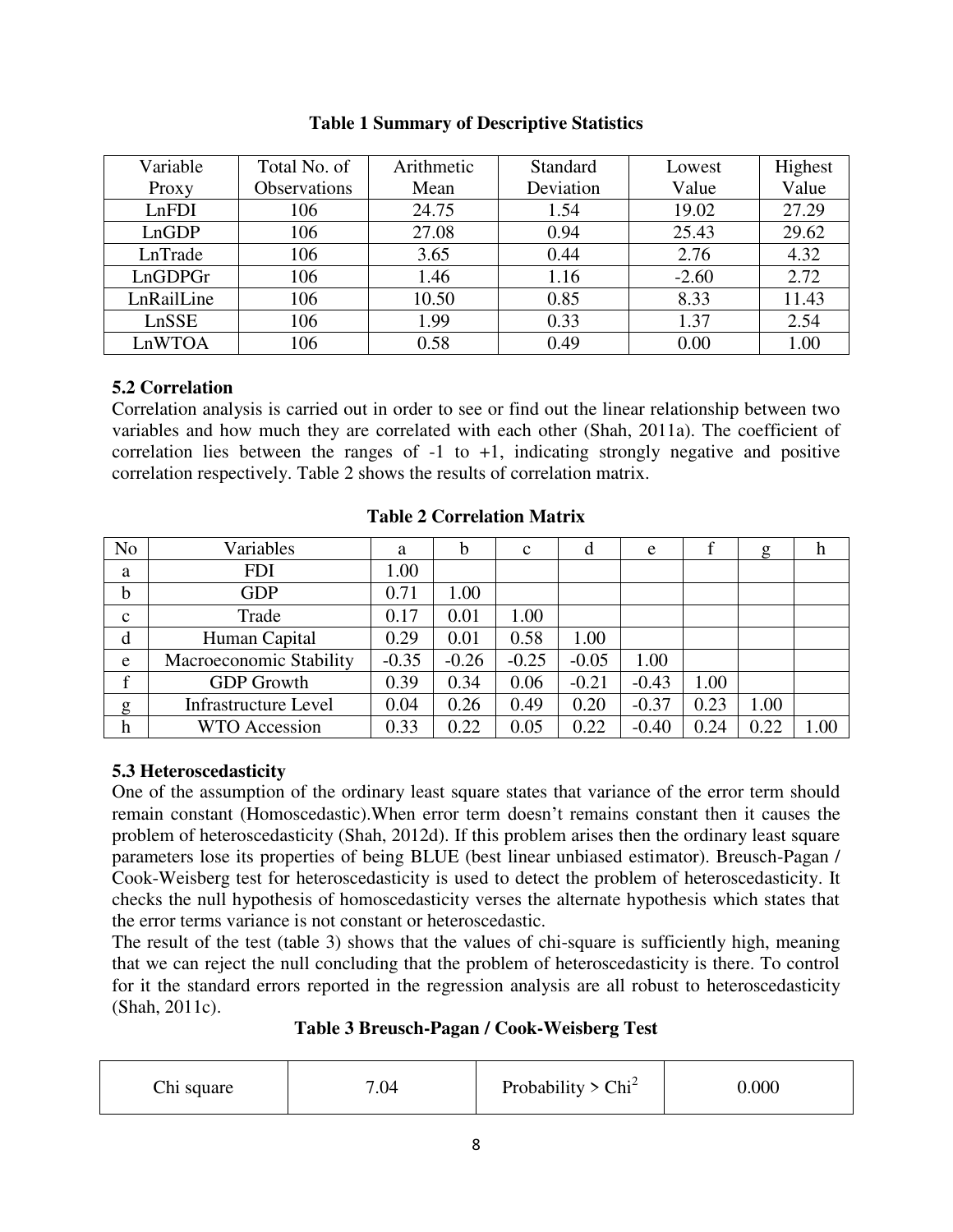## **5.4 Multicollinearity**

According to the assumption of ordinary least square there shouldn't be high correlation between the explanatory variables. Multicollinearity arises when this assumption is being violated (Shah, 2012a). When this problem is there then the OLS still remain BLUE but some adverse problems arise. The standard error are very high, the estimators become pretty sensitive to addition or deletion of some observations. Some important variables may turn insignificant. Also the estimators have wrong signs if the problem of multicollinearity is categorically high.

| Variables        | VIF  | 1/VIF    |
|------------------|------|----------|
| LnOpenness       | 3.14 | 0.254939 |
| LnSSE            | 2.66 | 0.178328 |
| LnRailLines      | 2.24 | 0.173521 |
| LnWTO Membership | 1.84 | 0.641300 |
| LnInflation      | 1.83 | 0.445468 |
| LnGDPPCG         | 1.52 | 0.536254 |
| LnGDP            | 1.44 | 0.409196 |

**Table 4 VIF Results**

To measure the severity of the multicollinearity in the estimations we have used the "variance inflation factor" (VIF) and the "tolerance level" (1/VIF). If no correlation exists among the independent variables the VIF values will be 1. When the value of VIF gets above 10 and the tolerance level falls below 0.1, then this means that there is severe problem of multicollineartiy. Below 10 is acceptable according to Asteriou and Hall (2007). Table 4 presents the values for variance inflation factor. The results indicate that there exist no problematic multicollinearity in the model as the value for VIF are below the standard value of 10 and the values of 1/VIF are greater than 0.1.

# **5.5 Hausman Specification Test**

Random effect model is used in this study based on the result of Hausman (1978) specification test. It tests the null hypothesis  $H_0$ : fixed effect and random effect estimators are both consistent but the random effect technique is efficient against the alternate hypothesis  $H_1$ : random effect is inconsistent and fixed effect panel method is consistent and efficient (Shah, 2013a).

The result of Hausman test are "Chi<sup>2</sup> = 11.56, Probability > Chi<sup>2</sup> = 0.12". The probability value is clearly greater than the conventional significance level of 0.05. Therefore we are unable to reject the null hypothesis that random effect is efficient. Hence, we use random effect panel estimation technique.

| Chi square | 11.56 | Probability > $Chi^2(7)$ | 1 <sup>2</sup><br>∪.⊥∠ |
|------------|-------|--------------------------|------------------------|
|------------|-------|--------------------------|------------------------|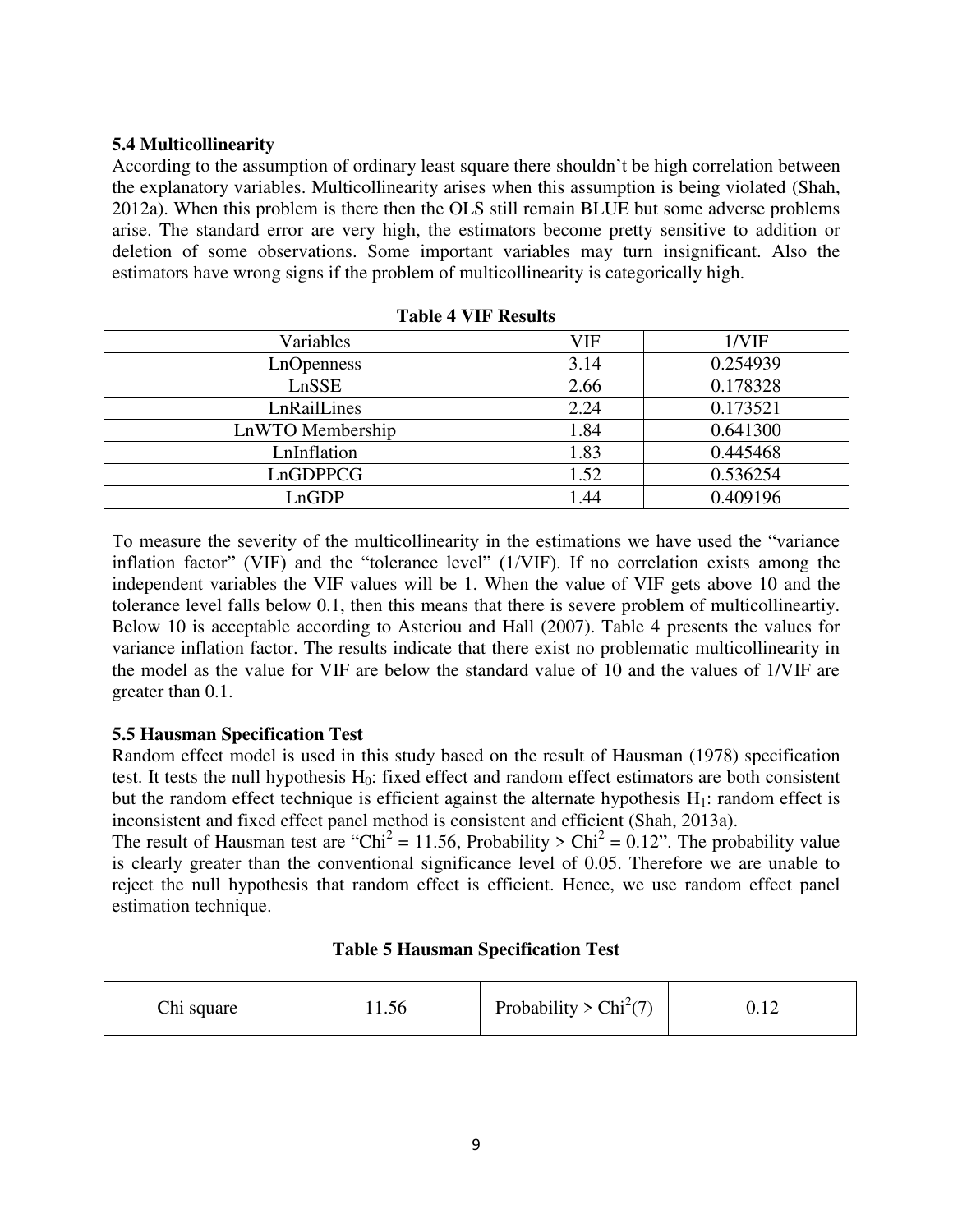## **6. Results and Interpretations**

## **6.1 Introduction**

Here the empirical results of the random effect model are presented with brief interpretation of the results. Seven separate regressions have been carried out in order to reach the final estimation model. The  $R^2$  (explanatory power) is increasing as we are getting close to our final regression model depicting the importance of the individual independent variables. The results of the final regression (Model 7) are interpreted here. The results are given in the table 6.

## **6.1 Market Size**

Gross domestic product (GDP) is used to represent market size (Shah, 2011d); its coefficient is positive with a statistically significant relationship with FDI at one percent. This positive and statistically significant relationship indicates that for BRICS economies market size is one of the important FDI determinants. Therefore, we can reject the null hypothesis and conclude that from 1990 to 2011 market size has a significant impact on FDI. Studies done by Bevan and Estrin (2002), Sahoo (2006), Rajan (2009) and Shah (2011e) found the same results.

## **6.2 Trade openness**

Aggregate trade measures trade openness over here. Lntrade coefficient is positive and has statistically significant association with inward FDI at ten percent. The statistically significant and positive relationship shows that openness of trade regime is an essential FDI determinant in BRICS nations. Asiedu (2002) and Shah and Qayyum (2015) found the same results.

| <b>Variable</b> | 1         | $\mathbf{2}$ | 3           | 4           | 5           | 6           | 7           |
|-----------------|-----------|--------------|-------------|-------------|-------------|-------------|-------------|
| Market          | 1.5843*** | $1.4651***$  | $1.2755***$ | $0.9878***$ | 0.9619***   | $1.1531***$ | 1.1389***   |
| Size            | (0.1196)  | (0.1272)     | (0.1427)    | (0.1002)    | (0.1053)    | (0.0894)    | (0.08924)   |
| Trade           |           | $0.8106***$  | 0.3000      | $-.4857*$   | $-0.5946**$ | $0.4589*$   | $0.4133*$   |
| <b>Openness</b> |           | (0.2696)     | (0.30873)   | (0.2583)    | (0.2896)    | (0.2497)    | (0.2447)    |
| Human           |           |              | $2.2526**$  | $2.0454***$ | $2.0826***$ | $1.5633***$ | $1.6261***$ |
| Capital         |           |              | (0.7028)    | (0.3215)    | (0.3290)    | (0.2399)    | (0.2608)    |
| Growth          |           |              |             | $0.3820**$  | $0.3317**$  | $0.3312**$  | $0.3331**$  |
| Prospects       |           |              |             | (0.1860)    | (0.1639)    | (0.1273)    | (0.1278)    |
| Macro-          |           |              |             |             | $-0.1134$   | $-0.1984**$ | $-0.1826**$ |
| Economic        |           |              |             |             | (0.0897)    | (0.0641)    | (0.0754)    |
| Stability       |           |              |             |             |             |             |             |
| Infra-          |           |              |             |             |             | $0.8952***$ | $0.8621***$ |
| Structure       |           |              |             |             |             | (0.1351)    | (0.1568)    |
| <b>WTO</b>      |           |              |             |             |             |             | 0.1402      |
| Accession       |           |              |             |             |             |             | 0.2289      |
| No. of Obser    | 106       | 106          | 106         | 106         | 106         | 106         | 106         |
| R-Squared       | 0.63      | 0.65         | 0.67        | 0.72        | 0.71        | 0.73        | 0.73        |

# **Table 6 Estimation Results Panel Random Effect Estimation**

**\***shows significance at 10, \*\*at 5 and \*\*\*shows significance at 1 percent level.

# **6.3 Human Capital**

Secondary school education enrolment is used as proxy measure for human capital. LnSSE's coefficient is statistically significant at one percent and positive. The positive and significant relationship indicates the importance of human capital being a noteworthy FDI driver in BRICS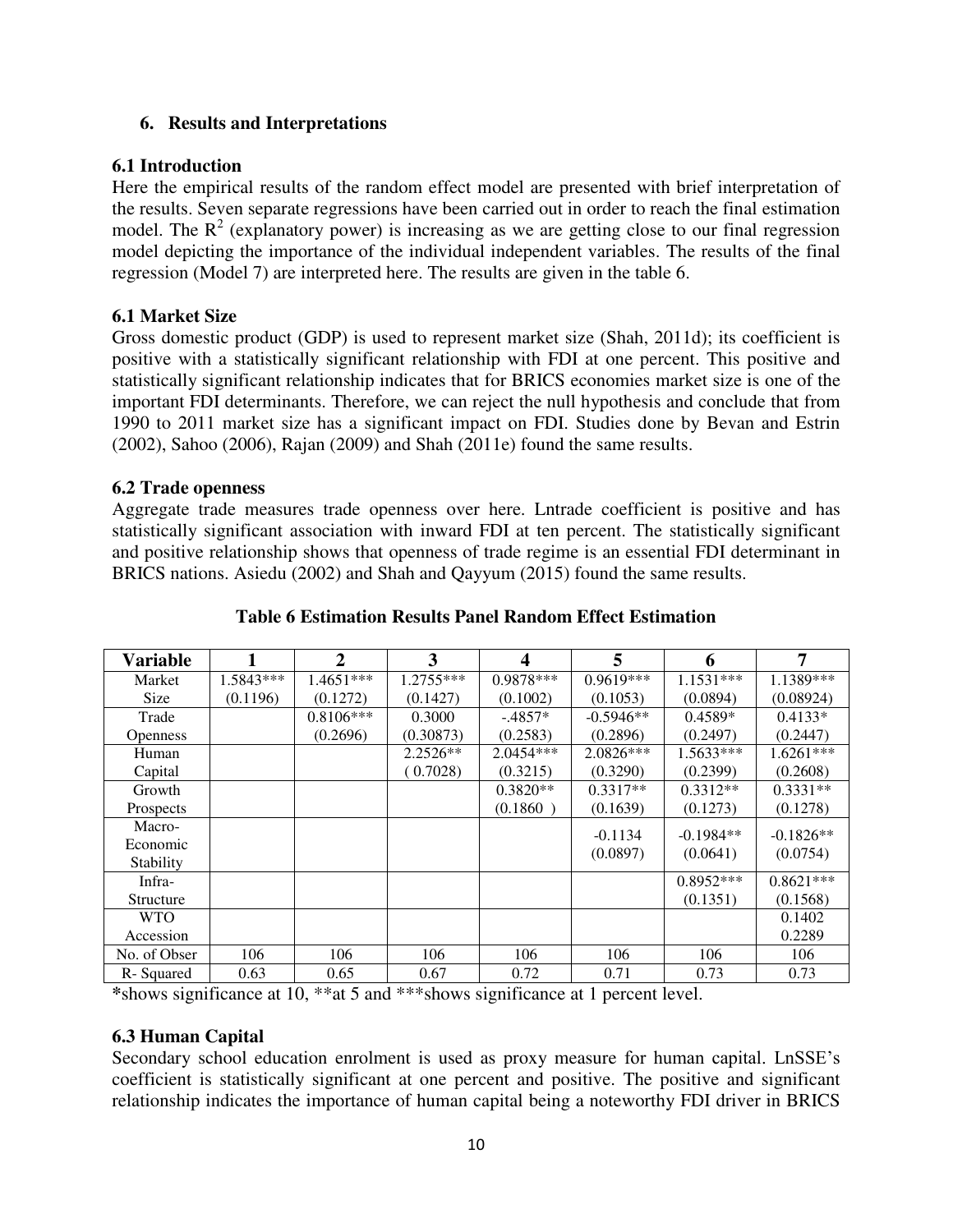countries. Cheng and Kwan (2000) used the same proxy to measure the human capital and got the same result. This result confirms that economies having skilled workers are more productive, thus causing increased FDI inflow.

# **6.4 Growth Prospects**

GDP per capita growth rate is used as a proxy to measure the growth prospects in BRICS countries; the coefficient of GDPPC growth rate is positive and is significant statistically at five percent level. This endorses that investors continuously invests in those countries where they see the growth prospects for their invested capital. Agarwal (1980) and Mainardi (1992) found the same results.

# **6.5 Macroeconomic Stability**

Inflation rate is used as proxy to measure the macroeconomic stability of BRICS countries. The coefficient of inflation rate is significant statistically at five percent and negative. This result indicates that higher inflation will cause lower FDI flows into the BRICS countries. Mixon (2007), Shah (2012c), Shah (2013b) and Zafar (2013) arrived at the same results.

# **6.6 Infrastructural Level**

Railway lines are used as a proxy to measure the infrastructure level in BRICS countries. The affiliation amid infrastructure level and inward FDI is significant at one percent. This shows the prominence of infrastructure for inward FDI in BRICS countries. Earlier studies such as Kumar (1994) and Asiedu (2002) used the same proxy to measure the infrastructure level and found the same results.

# **6.7 WTO Accession**

Dummy variable (0, 1) is used as proxy for WTO accession. The coefficient though, is positive, as expected, but insignificant at conventional statistical levels. This result points to the fact that WTO accession is not an imperative factor in BRICS countries until 2011. This insignificance may be due to the reason that the data taken for this study is from 1990 to 2011 but China and other countries become WTO members 2000 onward and Russia is yet to join WTO.

# **6.8 Overall Significance of the model**

 $R<sup>2</sup>$  showing the explanatory power of the model is 73 percent, which affirms that the last regression model including all the seven independent variables explains 73 percent of the variation in FDI. The remaining 27 percent change in the FDI is relegated to the error term. The value of Wald Chi square is 408 and the p-value is 0.000, which shows the fitness/significance of the model statistically to explain the variations in inward FDI.

# **7. Conclusion**

The term "BRICS" brings under an umbrella the five rapidly growing emerging countries of the world, that are, Brazil, Russian, India, China and South Africa. These five fast expanding economies have the largest potential market and are therefore projected to draw more FDI inflows. Nonetheless, the factors that are inviting FDI to these emerging states have been researched sparingly. The present study has attempted to find the potential factors that are determining FDI to these countries from the period of 1990 to 2011.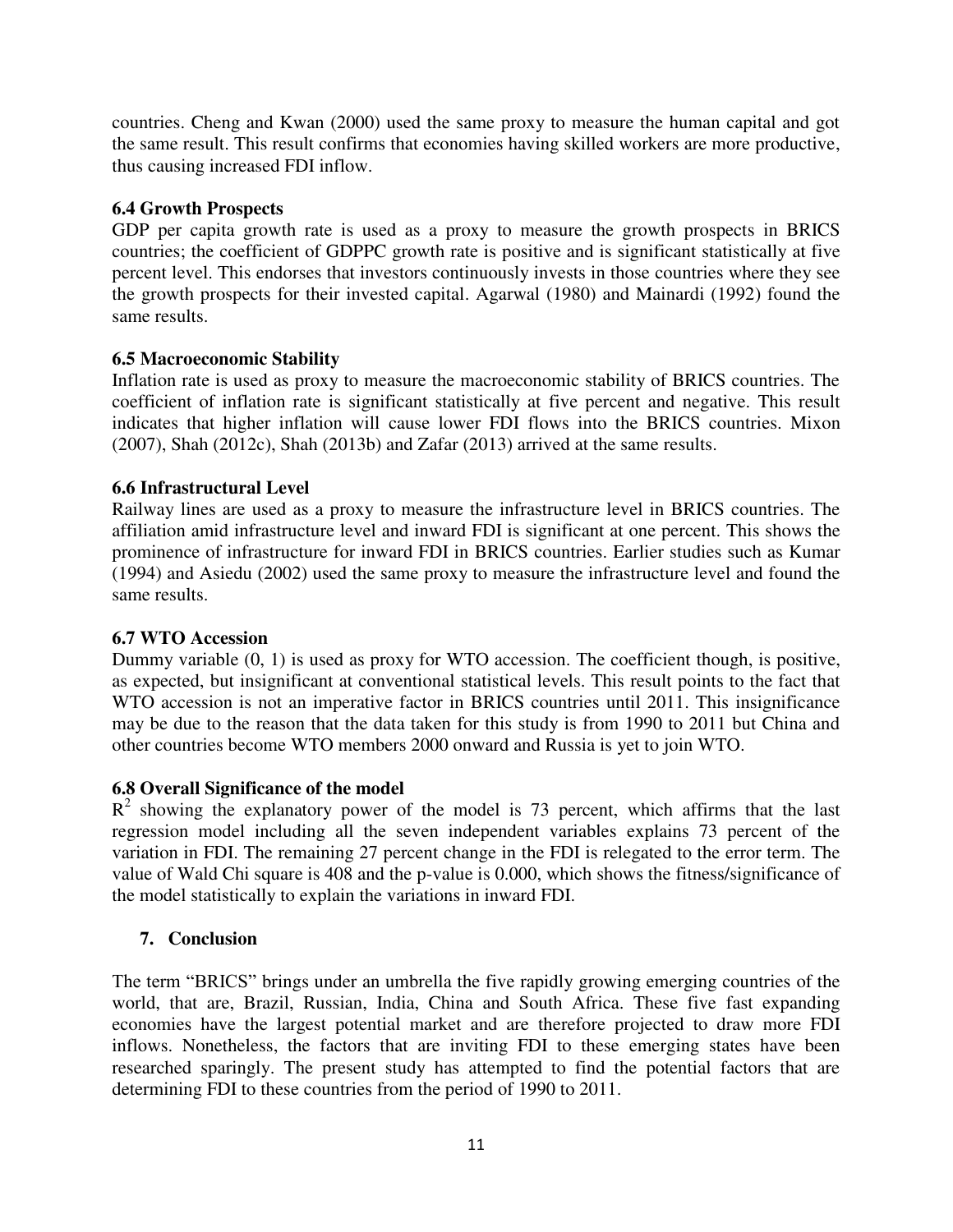By employing panel data regression model this study investigates the location factors influencing FDI into the BRICS nations. This study has tried all the panel data estimation techniques, that are, ordinary least square pooled method, fixed effect model and the random effect technique. Among them random effect model has been used in this study on the basis of Hausman specification test. Seven independent variables were included in the model that are GDP, trade openness, GDPPC growth, inflation rate, railway lines, and WTO accession.

Trade openness, infrastructure level, GDP growth and inflation rate are found to be the significant FDI determinants in BRICS. These findings points toward the fact that trade openness attract more FDI. Therefore, their governments need to adopt less restrictive trade policies to bring more FDI inflows. The market size also has a significant contribution while determining inward FDI. Large market has an advantage of economies of scale and supplementary investments opportunities that will lead to additional FDI inflows. GDP growth is also significantly determining FDI in BRICS countries because investors always want to invest where the growth prospects are high. Macroeconomic stability measured through inflation rate is also an important factor triggering FDI in these countries. WTO accession is found not to be an effective FDI pull factor in BRICS republics.

The main challenges for these countries now are how to endure their current performance and the trends in the FDI inflows and how to make policies to help them optimize local commercial environment for attracting more FDI. These countries have a promising future for overseas investors due to their large market size, high future growth prospects and availability of skilful cheap labour.

#### **References**

- Agarwal, J.P., (1980). "Determinants of Foreign Direct Investments: A Survey", *Weltwirtschaftliches Archive*. 116, 35-37
- Asiedu, E. (2002). "On the Determinants of Foreign Direct Investments in Developing Countries: Is Africa Different?" *World Development*. 30(1), 107-119.
- Asteriou, D. & Hall, S.G., (2007). Multicollinearity. *Applied Econometrics*. Revised edn. Hampshire UK: Palgrave Macmillan, 85-99.
- Azam, M. (2011). Institutional and Macroeconomic Policy Factors on FDI: South Asian Countries Case. *African Journal of Business Management.* 5(11), 4306-4313.
- Banga, R. (2003). "*Impact of Government Policies and Investment Agreements on FDI Inflows*" Indian Council for Research on International Economic Relations (ICRIER), working Paper No. 116, New Delhi, India
- Bevan, A.A., & Estrin, S. (2002). 'On the Determinants of Foreign Direct Investments into European Transition Economies', *Journal of Comparative Economics*. 32, 775-787.
- Cheng, L.K., & Kwan, Y.K. (2000). What are the Determinants of the Location of Foreign Direct Investment? The Chinese Experience. *Journal of International Economics*. 51(2), 394-400.
- Dunning, J.H., (1973). 'The Determinants of International Production', *Oxford Economic Papers*. 25, 220-225.
- Dunning, J.H., (1981). International Production and Multinational Enterprise, *Allen & Unwin*. 35, 149–66.
- Duran, J.E., (1999). 'Los Determinantes De La Ied En Los Países De América Latina Y El Caribe: Suimpacto Sobre El Comercio Y La Integración Regional', ECLAC, Mimeo.
- Greene, W.H., (2003). *Econometric Analysis*. 5<sup>th</sup> Ed. Upper Saddle River, NJ.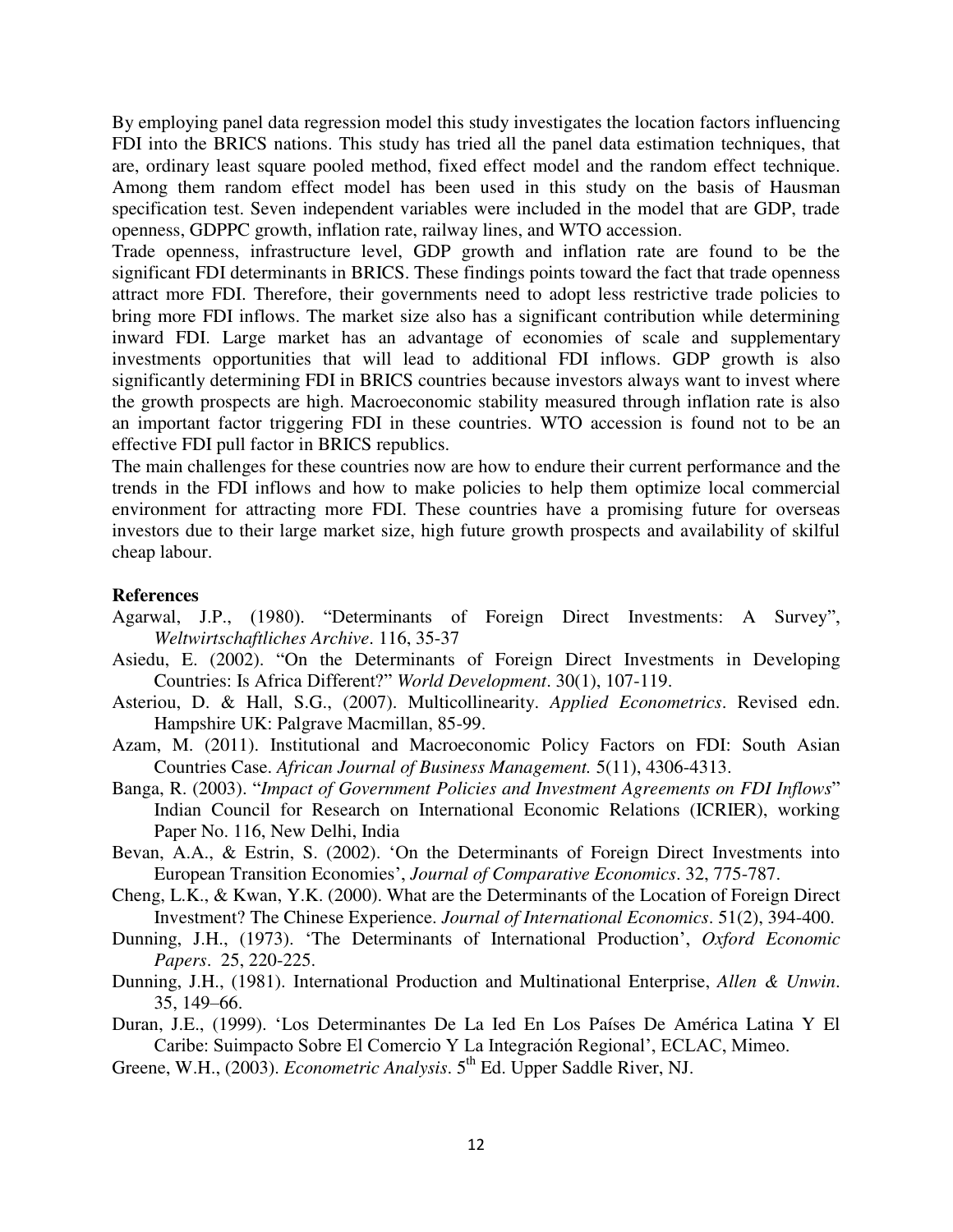- Gujarati, D.N., & Dawn, C.P., (2009). *Basic Econometrics*. McGraw-Hill International Edition, 5<sup>th</sup> Ed., Boston, 260-261.
- Hanh., P.T.H., (2011). Does WTO Accession Matter For The Dynamics Of Foreign Direct Investment And Trade? *Journal Of Economics Of Transition.* 19(2), 255-285
- Hausman, J.A., (1978). Specification Tests in Econometrics. *Econometrica*. 46(6), 1251-1271.
- Holland, D. (1999). 'The Diffusion Of Innovations In Central And Eastern Europe: A Study of the Determinants and Impact of Foreign Direct Investment', *NIESR Discussion Paper No.137, National Institute of Social and Economic Research*, London.
- Hong, J. (2008). "WTO Accession and Foreign Direct Investment In China", *Journal of Chinese Economic and Foreign Trade Studies.* 1(2), 136-147
- Kumar, N. (1994). '*Multinational Enterprises and Industrial Organization'*, Sage Publications, New Delhi.
- IMF. (2009). World Economic Outlook: Transitions and Tensions, Washington, D.C.
- Mainardi, S. (1992). "Foreign Direct Investment in Latin America and Southeast Asia: Relevance of Macroeconomic and Policy-Related Factors". *Journal of Giornale Delgi Economisti*. 5(8), 259-79
- Mendonca, M. (2003). 'The Determinants of Direct Foreign Investment in Developing Countries', January, Working Paper, *Institute of Applied Economic Research*.
- Mixon, F. (2007). Foreign Direct Investments and Transition Economies: Empirical Evidence from a Panel Data Estimator" *Economics Bulletin*. 6(33), 1-9.
- Moosa, I.A., (2002). 'Foreign Direct Investment: Theory, Evidence and Practice', London: Palgrave.
- Nunes, C.L., Oscategui, J. & Peschiera, J. (2006). 'Determinants of FDI in Latin America'. *Documento De Trabajo,* 252.
- Rajan, V. (2009). Determinants of Foreign Direct Investments Inflows to the BRIC Countries. *International Business Research*. 4(4).
- Sahoo, P. (2006) 'Foreign Direct Investment in South Asia: Policy, Trends, Impact and Determinants'. *ADB Institute Discussion paper* No. 56.
- Saunders, M., Lewis, P. & Thorn H.A., (2007). Research Methods for Business Students.  $4<sup>th</sup>$  ed. London: Prentice Hall.
- Shah, M.H., (2009). *FDI induced growth in developing countries: does human capital matter?*  PhD Conference.  $5<sup>th</sup>$  &  $11<sup>th</sup>$  March, 2009. Economics Department, University of Leicester, Leicester, UK.
- Shah, M.H., (2010). *Bilateral linkages with OECD and FDI inflows in leading developing countries.* The Fifth International Conference on Interdisciplinary Social Sciences. 2-5 August, 2010. University of Cambridge, Cambridge, UK.
- Shah, M.H., (2011a). Bilateral linkages with OECD and FDI inflows in leading developing countries. *International Journal of Interdisciplinary Social Sciences, 5*(7), 255-270.
- Shah, M.H. (2011b). *Essays on foreign direct investment in developing countries* (Doctoral dissertation, University of Leicester).
- Shah, M.H., (2011c). *The effect of associations with OECD economies on FDI inflows in leading/emerging developing countries*. 4<sup>th</sup> Italian Doctoral Workshop in Economics and Policy Analysis. 7-8 July, 2011. University of Torino and Collegio Carlo Alberto, Via Real Collegio 30, 10024 Moncalieri, Torino, Italy.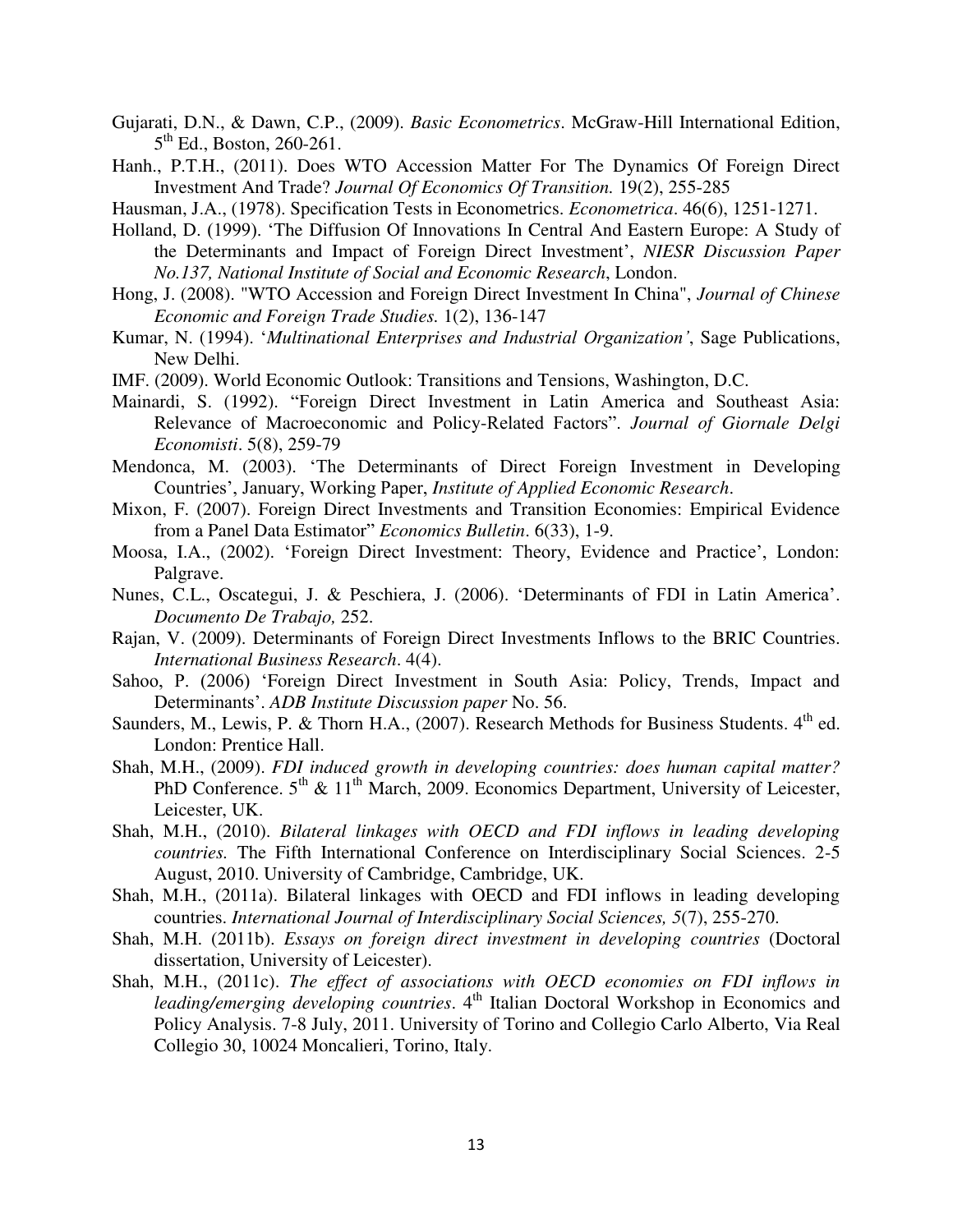- Shah, M.H., (2011d). *Networking with OECD economies, enhancing inward FDI in emerging developing countries.*  $7<sup>th</sup>$  UK Social Networks Conference. 7-9 July, 2011. University of Greenwich, Greenwich Campus, Old Royal Naval College, London, UK.
- Shah, M.H., (2011e). *World Trade Organisation and inward foreign direct investment in developing countries: is it TRIMS, TRIPS or Liberalisation?* 6<sup>th</sup> International Conference on Interdisciplinary Social Sciences. 11-13 July, 2011. University of New Orleans, 2045 Lakeshore Drive, CERM 245, New Orleans, LA 70122, USA.
- Shah, M.H., (2011f). *The significance of infrastructure for inward FDI in developing countries.* International Conference on Applied Business & Economics, ICABE, 2011.  $29<sup>th</sup>$ September to 1<sup>st</sup> October, 2011. University of Applied Sciences, Metropolitan Hotel, 385 Syngrou Ave, 17564, Athens, Greece.
- Shah, M.H., (2012a). *The importance of adherence to Intellectual Property Rights (IPRs) treaties / conventions for FDI inflows in emerging economies: evidence from OECD outward FDI*. International Network for Economic Research, 14<sup>th</sup> INFER Annual Conference. 10-13 May, 2012. Faculty of Economics, University of Coimbra, Portugal.
- Shah, M.H., (2012b). *The significance of infrastructure for FDI inflow in developing countries.* International Network for Economic Research, 14<sup>th</sup> INFER Annual Conference. 10-13 May, 2012. Faculty of Economics, University of Coimbra, Portugal.
- Shah, M.H., (2012c). *The effect of macroeconomic stability on inward FDI in developing countries.*  $7<sup>th</sup>$  International Conference on Interdisciplinary Social Sciences. 25-28 June, 2012.Universidad Abat Oliba CEU, Bellesguard 30-08022, Barcelona, Spain.
- Shah, M.H., (2012d). *The significance of infrastructure for FDI inflow in developing countries.*  Challenges for Analysis of the Business and the Economy‐Scientific Conference. 13-16 September, 2012. University of Applied Sciences, Bahnhofstrasse, 15745 Wildau, Berlin, Germany.
- Shah, M.H., (2013a). *The importance of adherence to Intellectual Property Rights (IPRs) treaties/ conventions for FDI inflows in emerging economies: evidence from OECD outward FDI.* European Economics and Finance Society, EEFS2013, The Twelfth Annual EEFS Conference. 20-23 June, 2013. Westin Grand, Berlin, Germany.
- Shah, M.H., (2013b). *The effect of macroeconomic stability on inward FDI in developing countries.* European Economics and Finance Society, EEFS2013, The Twelfth Annual EEFS Conference. 20-23 June, 2013. Westin Grand, Berlin, Germany.
- Shah, M.H., (2014a). *The role of human capital in the host economy on inward FDI in developing countries.* West East Institute, European Academic Conference Budapest, WEI 2014, 22-25 June, 2014. Mercure Budapest Korona, Hungary. Organized by West East Institute, 19382 West Chester, PA, USA.
- Shah, M.H., (2014b). The significance of infrastructure for FDI inflow in developing countries. *Journal of Life Economics,* 2, 1-16.
- Shah, M.H., & Qayyum, S. (2015). Impact of Double Taxation Treaties on Inward FDI in Latin American and Caribbean Developing Countries. *Business & Economic Review.* 7(1), 1-18.
- Shah, M.H., (2015). *Impact of trade liberalization on FDI inflows in emerging countries*. International Social Sciences and Education Research Conference ICBTS2015, 9-13 June, 2015 at Harvard University, Boston, Massachusetts, USA.
- Shah, M.H., & Faiz, M. (2015). Terrorism and foreign direct investment: An empirical analysis of SAARC countries. *City University Research Journal. 5*(2), 219-233.